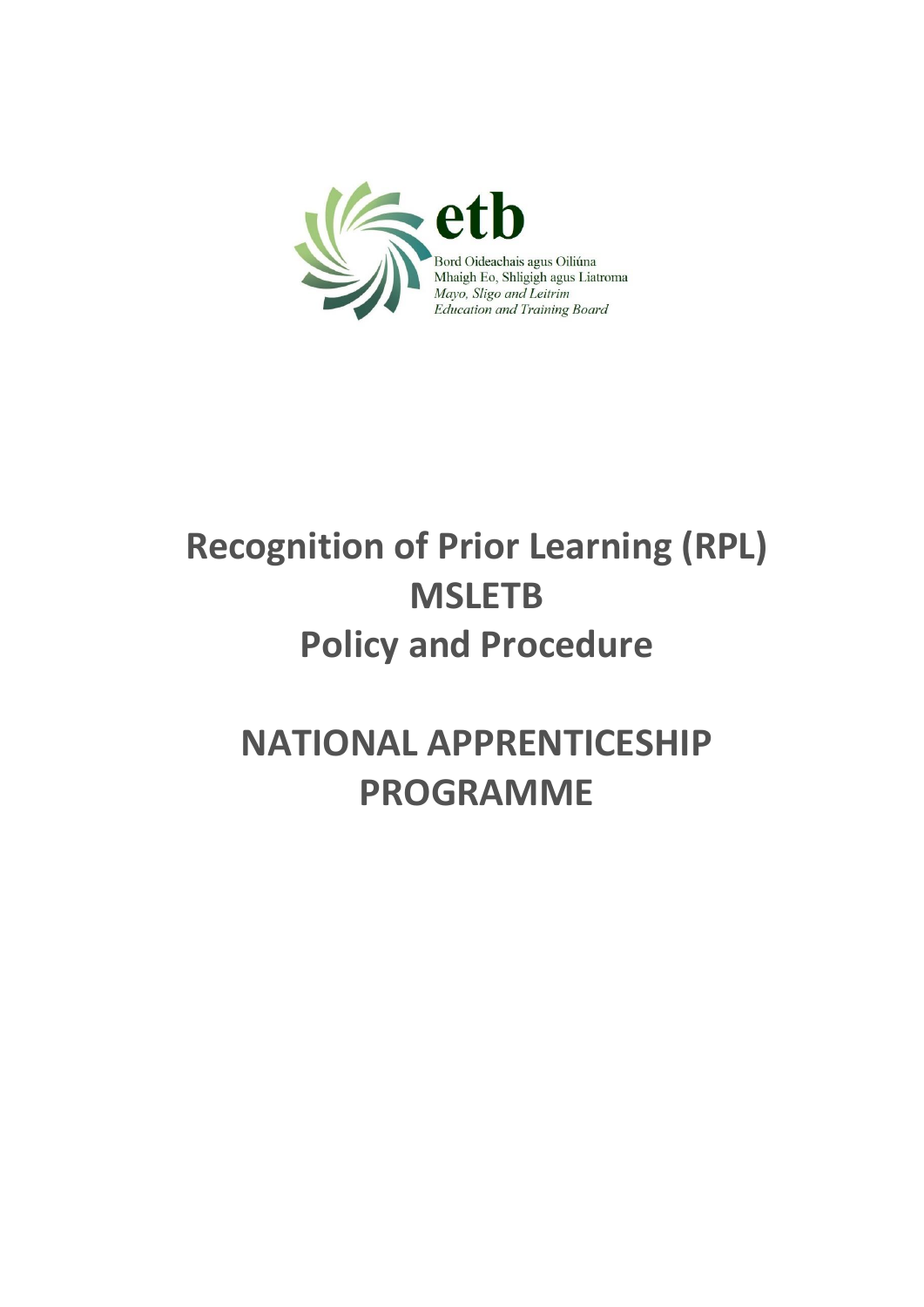### **Context**

- a) Recognition of Prior Learning (RPL) is the generic term for learning assessment mechanisms which are used to describe the awarding of credit/exemptions to apprentices on the basis of demonstrated learning that has occurred prior to admission.
- b) RPL is an important element of national and EU policy for widening access to qualifications and supporting lifelong learning.
- c) The Qualifications (Education and Training) Act 1999 established the right for an applicant to get recognition for prior learning. The Act reflects a national commitment to widening participation to education and is supported by the QQI guidelines. A major objective of QQI is to give equal recognition to all learning. The philosophy underlying RPL is to enable and encourage people to enter or re-enter formal education, leading to qualifications recognised within the National Framework of Qualifications. This was reinforced in the Qualifications and Quality Assurance (Education and Training) Act 2012.
- d) RPL involves awarding the applicant recognition in the form of initial or advanced admission to a programme, credits within a programme, exemption(s) from element(s) of a programme, or a full award.
- e) The prior learning can be certified or experiential (non-certified).
- f) **Prior Certified Learning** is learning that has already been accredited by an awarding body such as Quality and Qualifications Ireland (QQI) or other state recognised universities, colleges and/or institutes. Prior certified learning can also include qualifications awarded by bodies abroad, such as the City & Guilds of London Institute.
- g) **Prior Experiential Learning (Non-Certified Learning)** is learning acquired through experience or learning achieved from non-accredited bodies e.g. learning acquired in the workplace.
- h) MSLETB, in conjunction with collaborating provider, will ensure that all apprentice applicants are made aware of the potential benefits of RPL. Appropriate support services relating to portfolio preparation will made be available to interested apprentices.

### **Procedures for Management of RPL**

- **1. RPL Applicationsfor Accessto a Programme**: Collaborating providers will be required to adjudicate on applications from potential apprentices seeking to use RPL as a method of satisfying entry requirements to a new National Apprenticeship programme. Such adjudication shall be carried out in accordance with the procedures set out in this policy.
- **2. RPL Applications seeking Exemption(s) or Advanced Entry to a New National Apprenticeship Programme(s):**
	- a) Applications may be made seeking exemption(s) or advanced entry through either the provisions of Recognition for Prior Certified Learning (RPCL), as described in Section 2 below, or Recognition of Prior Experiential Learning (RPEL), as described in Section 3 below, or a combination of both.
	- b) Advanced entry equates to the granting of sufficient exemptions/credit covering the early stage(s) of a programme. This process is adjudicated on by the Coordinating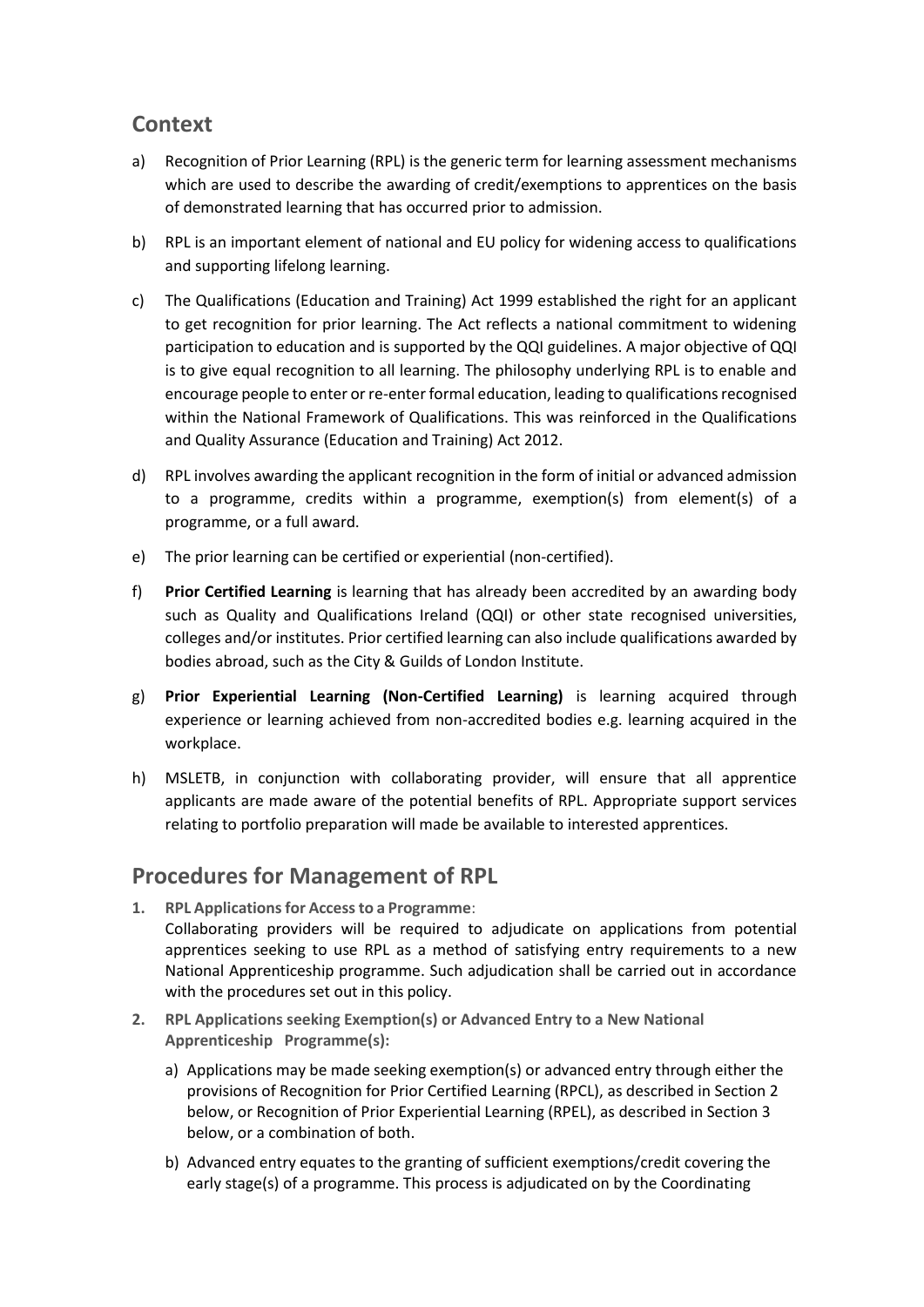provider through the National Programme Board

- c) The National Programme Board<sup>1</sup> shall establish an RPL Committee with subject matter expertise, drawn from the National Programme Board and supported by such external RPL assessing expertise that it determines is required to carry out this function.
- d) The RPL committee, supported by the Coordinating ETB, shall establish a communications and support services plan to help apprentices in the preparation of their applications, particularly in relation to the development of a portfolio of evidence.
- e) The RPL committee shall establish a panel from which two representatives will be nominated to assess applications received.
- f) Outcomes from the RPL assessment process are subject to ratification by the National Examinations Board. This is appropriate as a positive recommendation on RPL leads to the grant of credit or exemptions.
- g) Apprentices have the right to appeal the outcome of their RPL application in accordance with the provisions below.
- **3. Policy and Procedures for Operation of the RPL Process**
	- a) Prior learning refers to learning which has occurred before admission to a programme or to the relevant stage of a programme.
	- b) Prior learning shall encompass all forms of learning certified and uncertified.
	- c) Participation is a voluntary matter for the individual.
	- d) Recognition of prior learning provides opportunities for access, transfer and progression to education and training.
	- e) The process of recognising prior learning should maintain the standards of the National Framework of Qualifications and its awards.
	- f) The policies, processes and practices for the recognition of prior learning shall be clearly stated and documented and available to all apprentices.
	- g) Guidance and support shall be made available for apprentices and all involved in the processes of recognition of prior learning.
	- h) Credit from RPL will normally only be awarded for complete modules.
	- i) There is no limit placed on the maximum credit allowed to be achieved via RPL in the non-award stages of a programme.
	- j) RPL will normally only be given for stage 1

**.** 

- k) The outcome of RPL applications shall be ratified by the National Examination Boards though apprentices may be provisionally informed to facilitate module completion.
- l) When an apprentice receives recognition for prior certified learning, he/she cannot use the same prior learning to gain further exemptions in additional programmes in the ETB.

 $<sup>1</sup>$  The Consortium Steering Group may act as a National Programme Board in this regard, prior to the</sup> establishment of the National Programme Board by the Co-ordinating Provider and the commencement of the validated programme.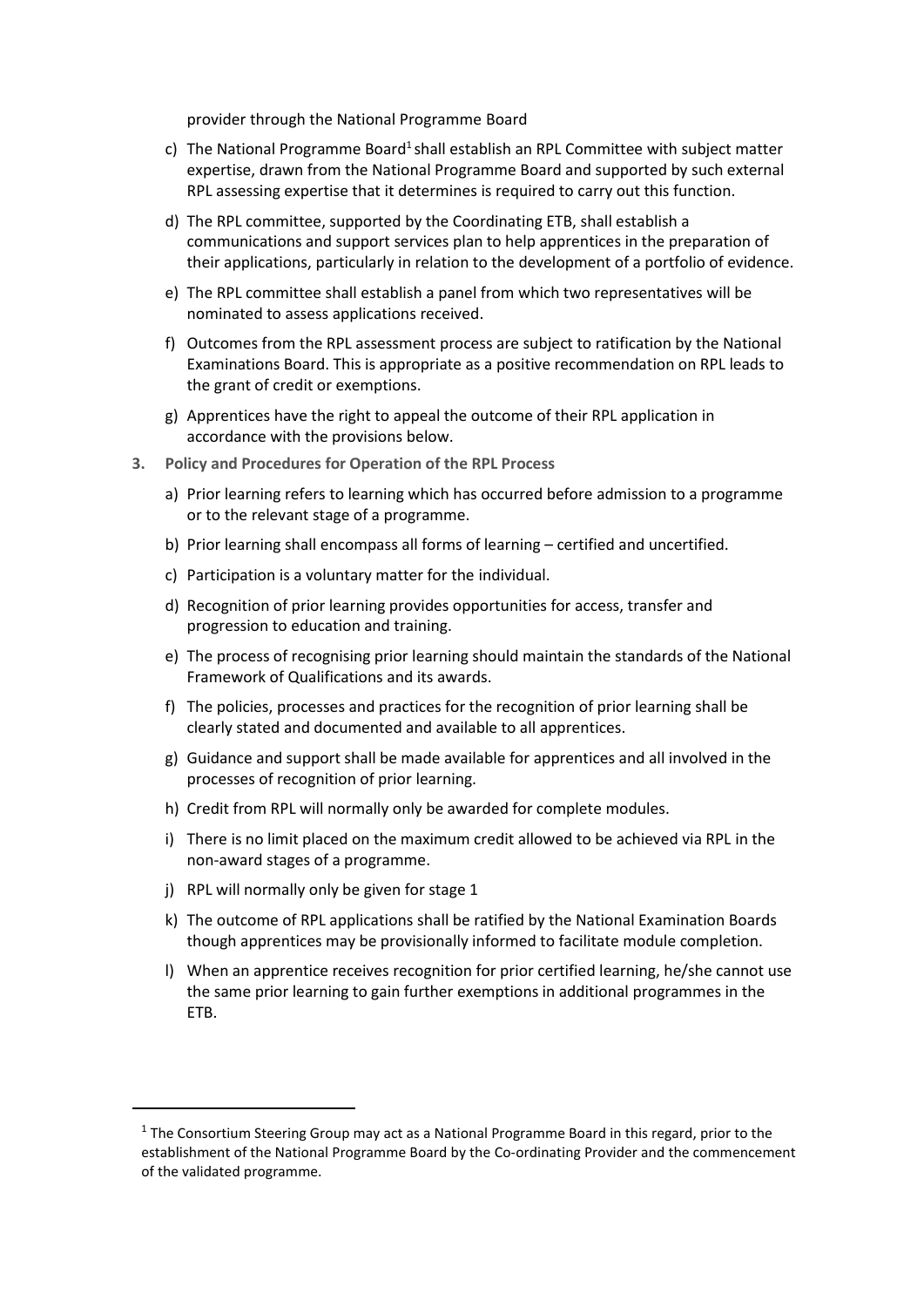## **Recognition of Prior Certified Learning (RPCL)**

- a) Prior Certified Learning is where an applicant has already been awarded a qualification for a formal programme or module taken at an institution or training organisation. This prior certified learning can be recognised on the National Framework of Qualifications and may entitle the applicant to:
	- Admission to a programme or programme of study
	- Advanced entry on the programme
	- Exemptions from some parts of a programme
- b) Where prior certificated learning is the basis for RPL, the applicant is required to provide the relevant syllabus and a transcript of results.
- 1. Assessing Prior Certified Learning
	- a) When an apprentice presents prior certified learning in order to gain admission, the Collaborating Provider shall appoint an experienced assessor to consider the application and make a decision.
	- b) In the case of an application for advanced standing or exemption(s), the Coordinating Provider shall appoint two assessors from the panel established by its RPL Committee, to consider the application and make a decision. This decision is subject to ratification by the Examination Board. In each case the assessors will base their decision to grant this exemption or advanced standing on the following:
- 2. Level of Prior Award in the National Framework of Qualifications (NFQ)

#### **The NFQ was introduced in 2003 as a system of ten (10) levels.**

The ten levels capture all learning, from the very initial stages of level 1 to the most advanced learning of level 10. In the case of exemption applications, the prior certified learning which the apprentice is basing his/her exemption on must be at the same level or at a higher level in the framework than the level the apprentice is seeking the exemption in. The process of recognising prior learning should maintain the standards of the National Framework of Qualifications and its awards. See Appendix G

#### **Comparison of Learning Outcomes**

The assessors should compare the learning outcomes of the prior certified learning to the learning outcomes of the module(s)/programme the apprentice is seeking the exemption(s) in. If the assessors believe the learning outcomes are sufficiently similar, then an exemption may be awarded. It is at the discretion of the assessors to decide what is sufficiently similar. **Currency of Prior Certified Learning**

The Prior Certified Learning must have been achieved in a comparatively appropriate time frame (in some instances this may be in the last three (3) years, five (5) years or ten (10) years, depending on the learning achieved). For example, computing learning of ten years ago is of limited benefit today on a current programme, while some culinary training outcomes may be more timeless.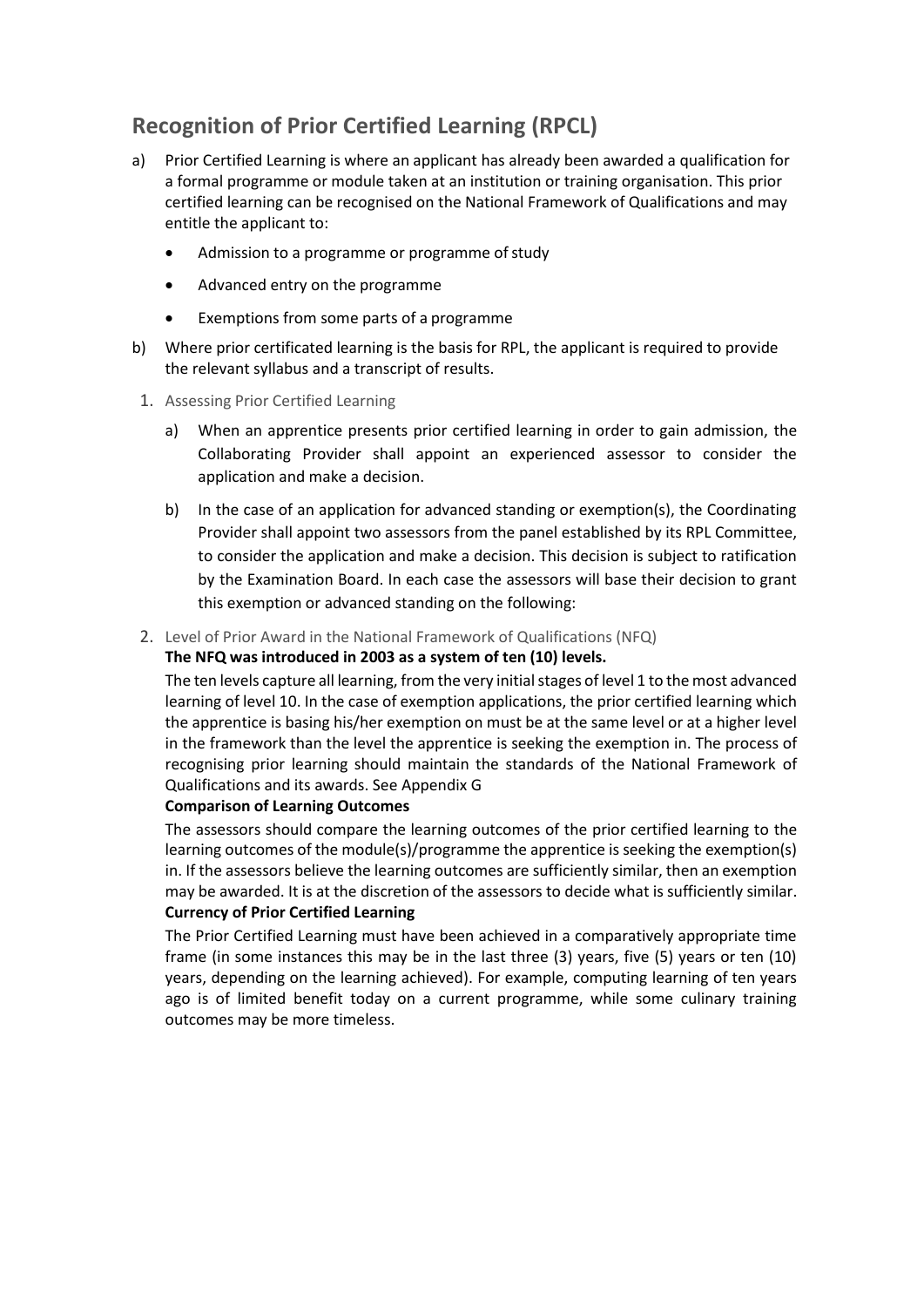#### 3. Foreign Qualifications

Apprentices seeking RPCL for foreign qualifications should contact Qualifications Recognition (www.qualificationsrecognition.ie) to have their qualifications aligned with the appropriate Irish qualification. Qualifications Recognition is the QQI body responsible for the recognition of foreign qualifications.

- 4. Guidelines for Recognition of Prior Certified Learning (RPCL)
	- a) Prior certified learning may entitle the apprentice to exemptions on a programme, not credits. As this certified learning has already received credit, the apprentice does not receive credits for it again, but recognition in the form of exemptions. No grade will be awarded to the apprentice for the certified learning.
	- b) It is the apprentice's responsibility to apply for the RPCL. Apprentices must submit their claim on the relevant form to their collaborating Programme Manager within ten (10) working days of the module commencement. Apprentices should also include certificates, results, programme details and, where possible, learning outcomes of modules completed. Apprentices should be advised to participate in the module(s) until a decision has been made (and written confirmation received) on whether to grant the exemption or not.
	- c) The Collaborating Provider Programme Manager(s) shall forward applications without delay to the Coordinating Provider Programme Coordinator who shall nominate two assessors from the Panel established by the RPL committee. One of these assessors should be a person qualified to deliver and assess the module.
	- d) The assessors shall consider the application and agree a decision regarding it within ten (10) working days of receipt of the application.
	- e) Assessors have the right to recommend that exemptions be granted with conditions/recommendations (e.g. certain research is carried out, attendance at certain workshops, etc.). The apprentice has a right to appeal. The appeal should be made in writing to the Programme Coordinator within five (5) working days of the initial decision. The appeal will be considered by a Programme Manager from another Collaborating Provider along with a qualified assessor(s) not involved in the initial assessment. Their decision is final.
	- f) The documentation submitted by the apprentice (RPL Application form, photocopies of certificates, learning outcomes, examination results, etc.), together with the recommendation of the assessors, must be kept for the normal period specified for retaining archived assessment documents.
	- g) When Prior Certified Learning is accepted as the basis for granting an exemption on a programme of study, further application using the same learning for the granting of further exemptions in the same programme will normally not be considered.

#### 5. Limitations for Prior Certified Learning

The National Programme Board shall determine if there should be a limitation on the volume of exemptions or on the type of learning that may be exempt.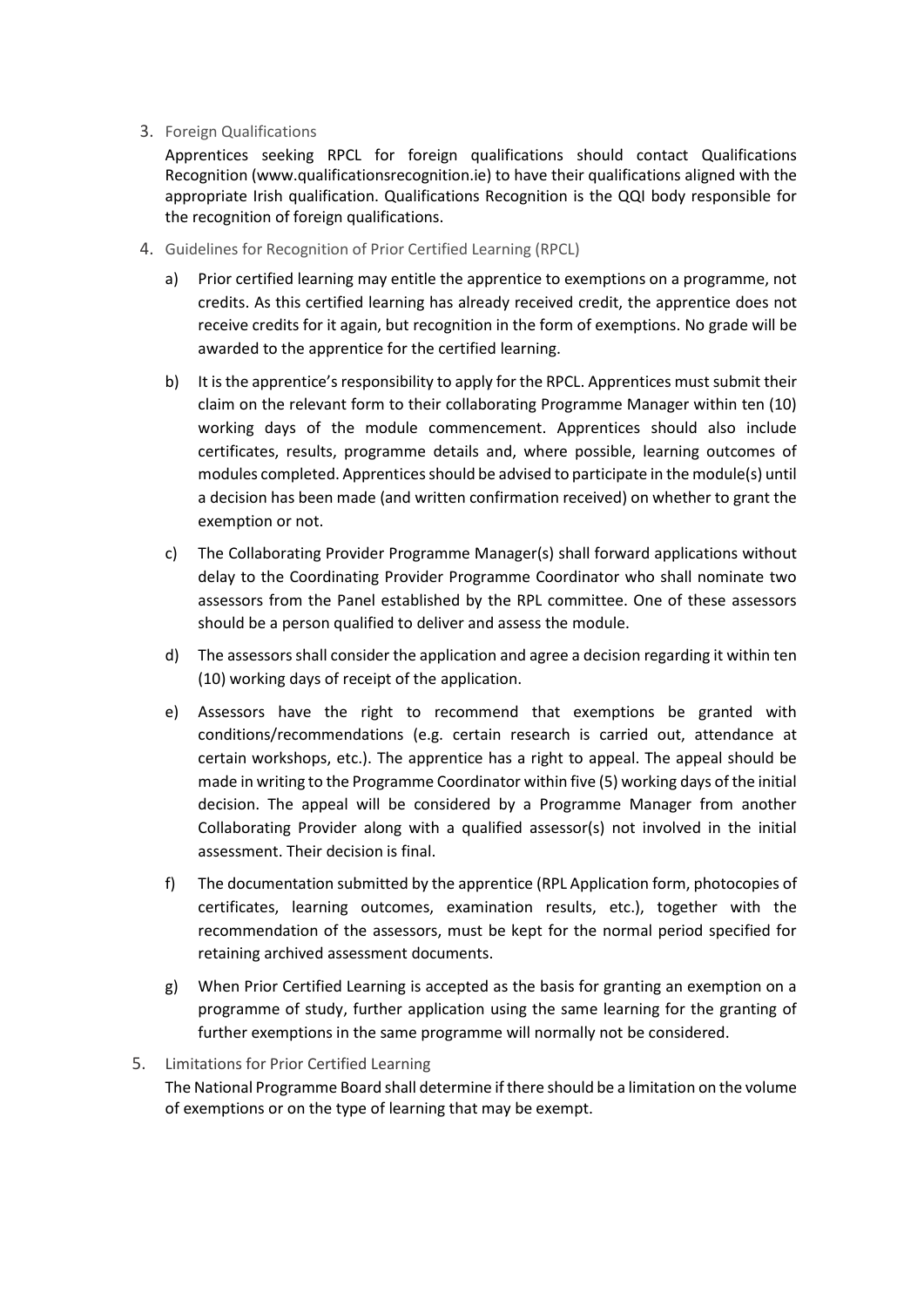## **Recognition of Prior Experiential Learning (RPEL)**

- a) This involves the awarding of credit for learning gained from experience.
- b) In this case, the apprentice must demonstrate that the required equivalent learning has been achieved by producing a Portfolio of Evidence to support the claim for access or credit (the RPL Committee will have a support service in place to help apprentices with the production of the portfolio).
- c) Other assessment tools such as examination, assignment, interview or observation can also be used to assess prior experiential learning.
- d) As a general principle, credit is given for learning, not for experience per se.
- e) The portfolio of evidence must be written in such a way that the matching of the knowledge, skills and competencies of the module learning outcomes to the prior learning is clearly demonstrated.
- f) The evidence the apprentice has to submit will be based on the learning outcomes of the module(s)/programme he/she seeks credits for.
- g) Evidence may include:
	- References
	- $\bullet$  CV
	- Job descriptions and experiences
	- Details of any training completed
	- Certificates for qualifications, training programmes, etc.
	- Sample work (e.g. drawings, minutes from meetings, business plan, etc.)
	- Evidence from the apprentice's personal life
	- Published work
	- Professional licenses/registrations or membership of professional organisations
	- Acknowledged accomplishments
	- Relevant recreational activities or hobbies
- h) The apprentice may be required to provide verification from previous or current employers that the learning stated has been achieved by the apprentice.
- i) As part of the assessment, the assessors may interview the apprentice.
- j) When assessing portfolios, it is important to consider the currency of the prior learning. It must be achieved within a suitable time frame, for example within the last five (5) years (depending on the nature of the learning achieve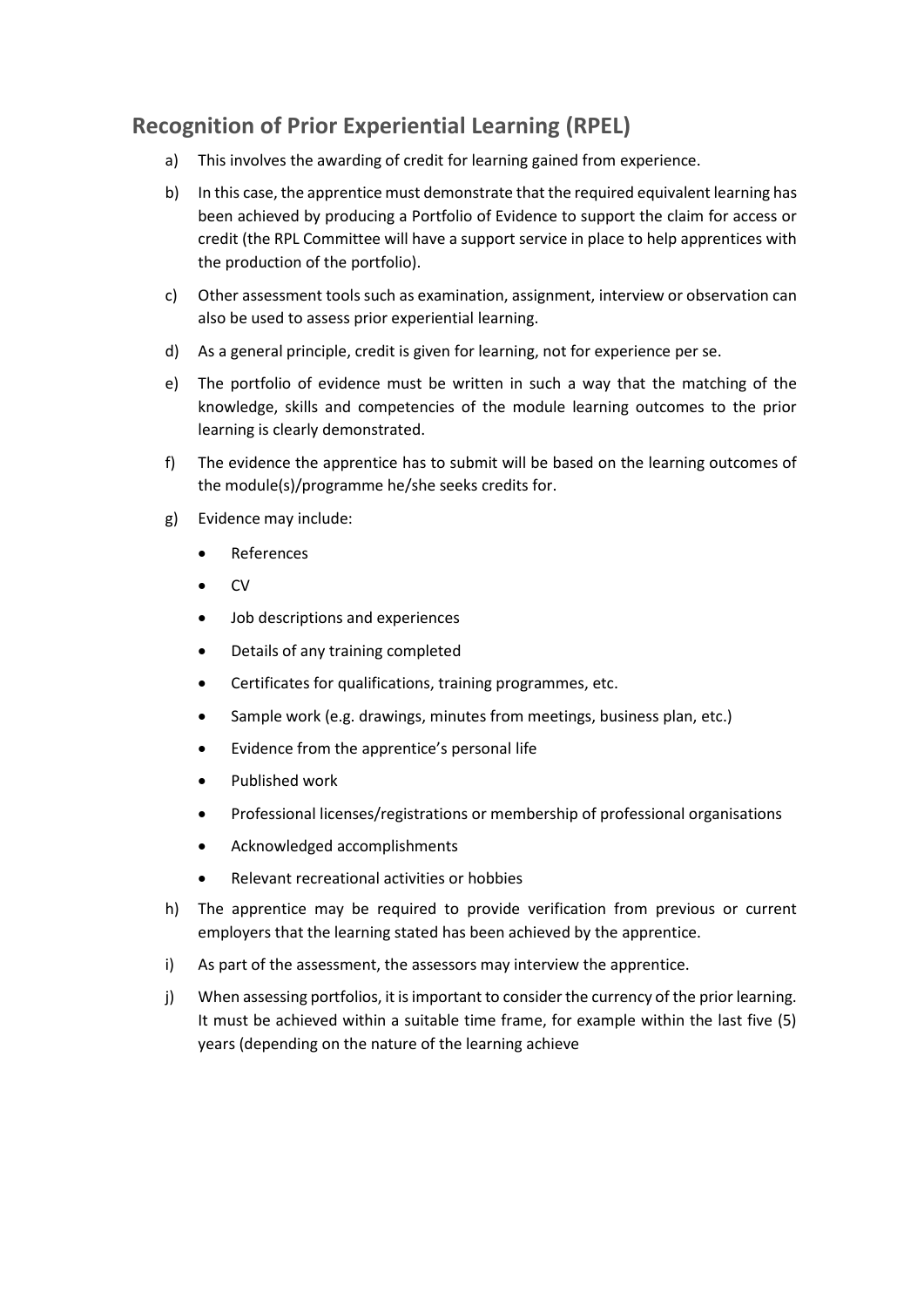## **Assessing Experiential Learning (RPEL)**

- a) The Apprentice is responsible for their RPEL Application<sup>2</sup>, (portfolio of evidence). The portfolio must be submitted within ten (10) working days of the commencement of the module to the MSLETB Programme Manager.
- b) The Programme Manager shall forward the applications to the Programme Coordinator who shall nominate two assessors from the Panel established by the RPL committee.
- c) The assessors should examine the submission and agree a decision regarding the application within ten (10) working days of receiving the RPEL portfolio.
- d) Apprentices should be advised to participate in the module(s) until a decision has been made (and written confirmation received) on whether to grant the exemption or not.
- e) The portfolio is assessed, and an agreed grade is assigned by the assessors.
- f) Apprentices should receive a grade for their portfolio of evidence which carries equal weight to modules taken in the conventional method. Assessors must satisfy themselves that the assessment methods used to determine the standard of the experiential learning gained be equivalent to assessment methods applied to conventional apprentices.
- g) Assessors have the right to recommend that credits be granted with conditions, e.g. certain research is carried out, attendance at certain workshops, etc.
- h) The documentation submitted by the apprentice (RPL Application form, portfolio, CV, etc.), together with the recommendation of the assessors, must be kept for the normal period specified for retaining archived assessment documents.
- i) The apprentice has a right to appeal. The appeal should be made in writing to the Coordinating Provider Programme Coordinator within five (5) working days of the initial decision. The appeal will be considered by a Programme Manager from another Collaborating Provider along with a qualified assessor(s) not involved in the initial assessment. Their decision is final.
- j) Portfolios of evidence should go through the same quality assurance procedures as exams/assignments submitted by apprentices completing the programme in the conventional manner.
- k) Submission of a portfolio does not guarantee that the apprentice gains credits.

1

 $2$  It is recommended that the provider provides guidance to applicants on assembling the portfolio of evidence.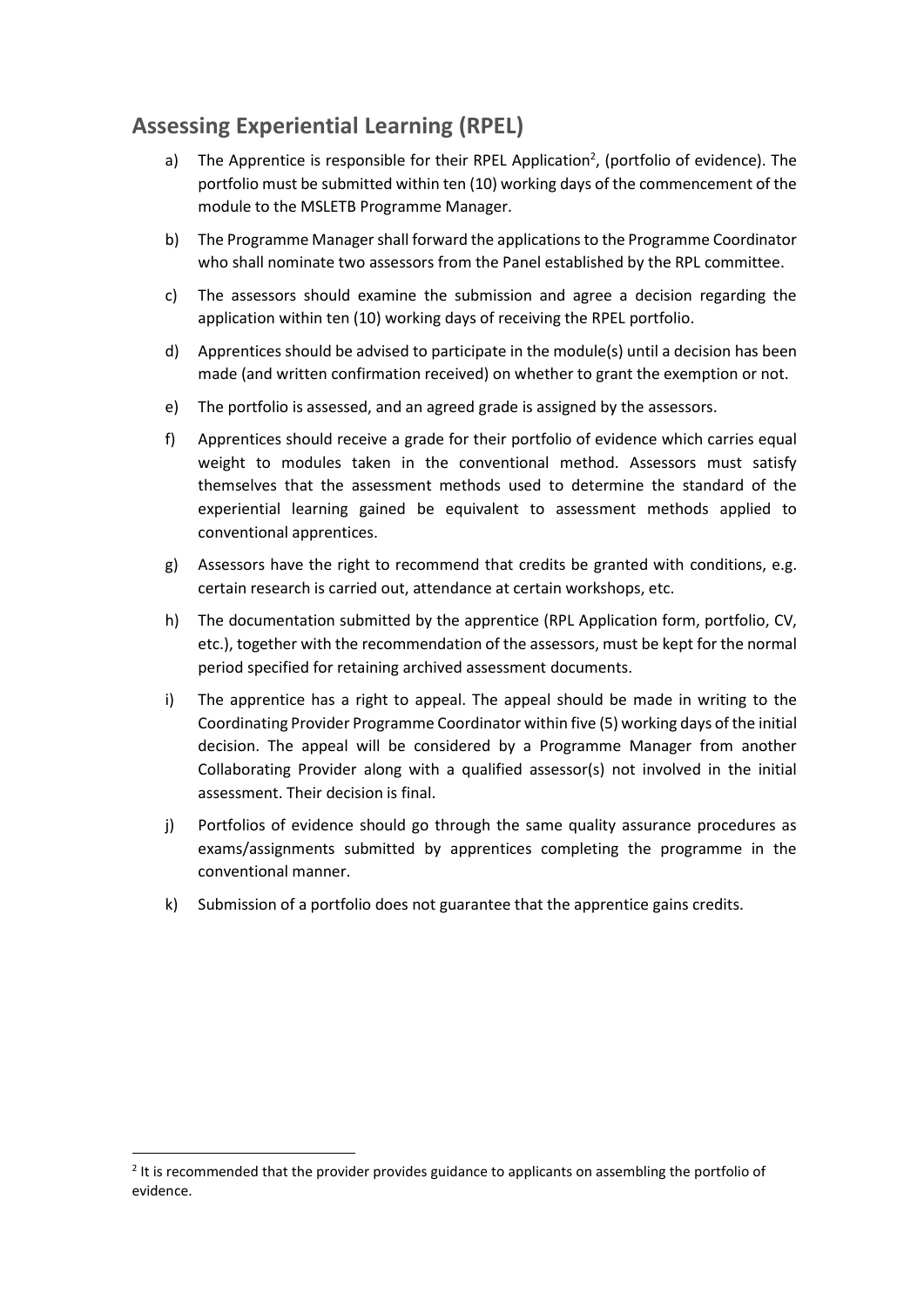**Summary of Terms and Conditions associated with RPL**

|                                                                                  | <b>Prior Certified Learning</b>                           | <b>Prior Experiential Learning</b>                        |
|----------------------------------------------------------------------------------|-----------------------------------------------------------|-----------------------------------------------------------|
| <b>Closing Date for RPL</b><br>Application                                       | Within ten (10) working<br>days of module<br>commencement | Within ten (10) working<br>days of module<br>commencement |
| Evidence Submission Date: -<br>(E.g. Portfolio/Copies of<br>Certificates)        | Within ten (10) working<br>days of module<br>commencement | Within ten (10) working<br>days of module<br>commencement |
| Maximum credits/<br><b>Exemptions Allowed for RPL</b><br><b>Non Award stages</b> | 100%                                                      | 100%                                                      |
| Maximum credits/<br><b>Exemptions Allowed for RPL</b><br><b>Award stages</b>     | 0%                                                        | 0%                                                        |